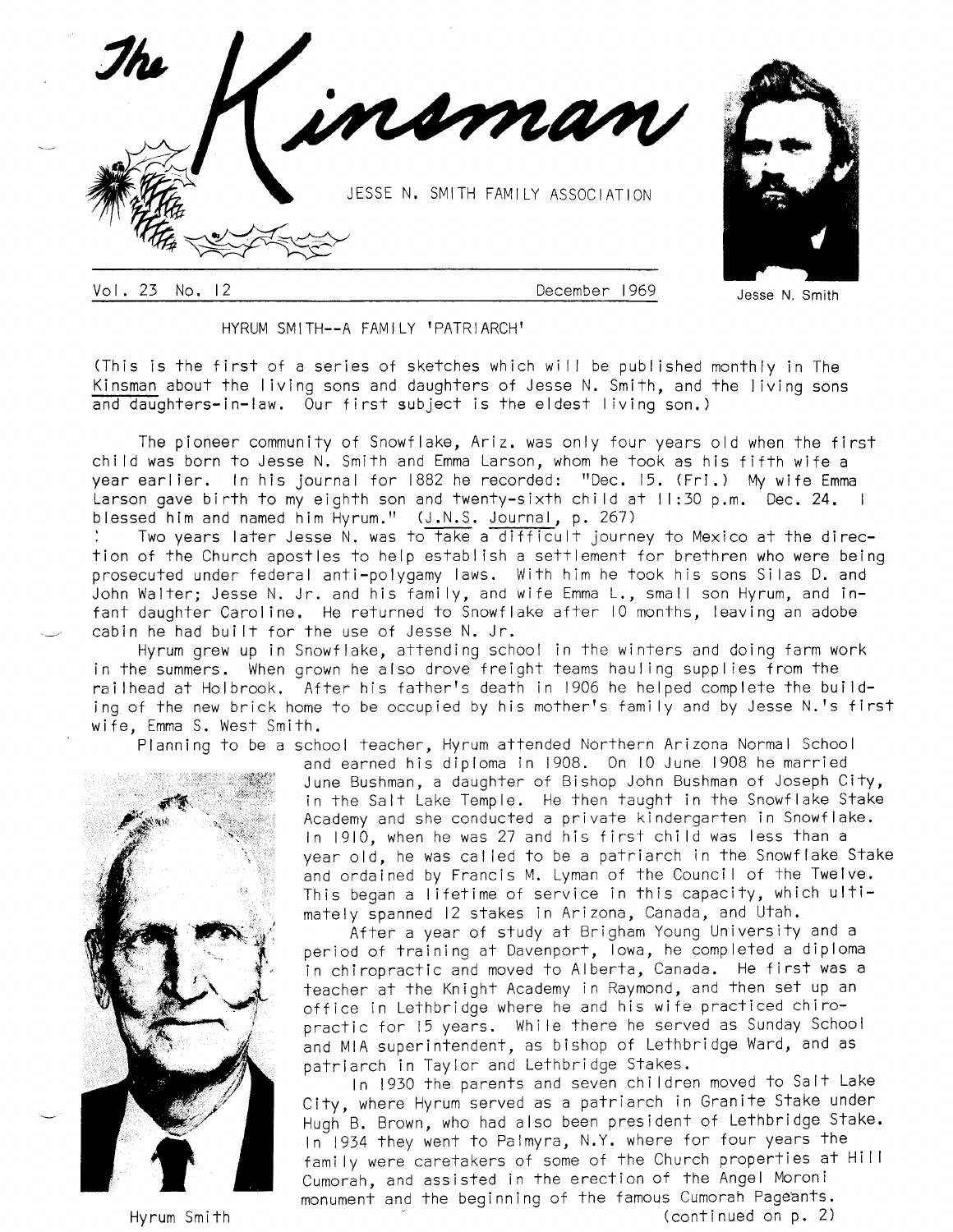# JESSE N. SMITH FAMILY ASSOCIATION OFFICERS & ASSISTANTS, 1969

President--Harold H. Smifh (s. Samuel F.),26 N. Main St., Heber, Utah <sup>84032</sup> Ist Vice Pres. (Emma W.)--N.A. Smith, 295! Loran Hts. Dr., Salt Lake City, Ut. 84!09 2nd Vice Pres. (Margaret W.)--J. Fish Smith, 615 Aloha Rd., Salt Lake City, Ut. 84103 3rd Vice Pres. (Janef J.)--Jesse R. Bushman, 2015 N. Oak Lane, Provo, Utah <sup>84601</sup> 4th Vice Pres. (Augusta 0.)--Robert C. Rogers, 533 E. 550 So., Orem, Utah 84057 5th Vice Pres. (Emma L.)--H. Smith Broadbent, 1147 Aspen Ave., Provo, Utah 84601 Historian--Augusta Flake (d. Martha), Box 277, Snowflake, Arizona 85937 Executive Secretary--Robert J. Smith (s. Samuel F.), 2465 N. 820 E., Provo, Ut. 84601 Treasurer--M.W. Smith (s. Jesse N. Jr.), 504 N. 4th E., Provo, Utah 84601 Kinsman Editor--Oliver R. Smith (s. Hyrum), 970 N. 12th E., Provo, Utah 84601 Circulation Secretary--Ruth U. Evans (d. Leah), 1900 N. 1400 E., Provo, Ut. <sup>84601</sup>

### CHA I RMEN OF REGIONAL BRANCHES

PHOENIX: Darrel F. Smith, 703 W. 6th Ave., Mesa, Az. 85201 SNOWFLAKE: Jesse M. Broadbent, Box 190, Snowflake, Az. 85931 ST. JOHNS: Pearl Jarvis Farr, St. Johns, Az. 85936 LOS ANGELES: George E. Dalton, P.O. Box 86, Palos Verdes Estates, Ca. <sup>90274</sup> SAN DIEGO: Virginia Bushman Acheson, 3440 Florida St., San Diego, Ca. 92104 SAN FRANCISCO BAY: Norman D. Smith, 38435 Acacia, Fremont, Ca. 95436 BYU: Clarence E. Bushman, 6A-319 Wymount Terrance, Provo, Utah 84601 SALT LAKE CITY: Ellen Smith Lyon Haycock, 3389 S. 2770 E., Salt Lake City 84109 PR0V0: Robert C. Rogers, 533 E. 550 S., Orem, Utah <sup>84051</sup>

### LIFE SKETCH 0F HYRUM SMiTH (continued from preceding page)

The family returned to Provo for a short time while the children entered Brigham Young University. Then Hyrum and June and their youngest son went to Heber, Ariz, where Hyrum resumed teaching for three years. During the summers he completed his bachelor's degree at Arizona State Teachers College (now Northern Arizona University).

Returning to Salt Lake City in 1942, Hyrum served during the war years as a civi <sup>I</sup> service personnel counselor at Hill Field, and afterward as a proofreader at the Deseref News Press for ten years. His wife died in 1950,

Affer retiring at the age of 13 he served 12 years as an ordinance worker in the Salt Lake Temple until slowed up by illness in 1967. He makes his home with his eldest daughter and family in Salt Lake City.

For many years he had been fhe oldest patriarch in fhe Church in point of total service, and next spring will have completed 60 years in that office. An article in the Deseret News Church Section a decade ago referred to him as "dean of patriarchs in the Church" and "a great-great) grand nephew of the first patriarch, Joseph Smith,

Senior."<br>He is the father of four sons and three daughters: Marvin E. Smith, and Mrs. Ellsworth M. (Dorothy) Clark, Salt Lake City; Oliver R., Provo; Don Hyrum (deceased), Salt Lake City; Mrs. George W. (Lois Emma) Whitaker, Amarillo, Tex.; Mrs. William M. (June Adele) Harker,'Shelley, Ida.; and Virgil B., Youngstown, Ohio. The family includes 49 grandchi ldren and 24 great grandchi ldren.

JOURNAL, POSTERITY LIST PUBLICATION AWAITS RECORD SHEETS -Ti s to be included in Tne new publ ication of the J.N.S. Journal, but is being held up because some of fhe fami ly publication of the stats: southur, but is being hord up booduse some of the running bers will be appreciated in getting these in to M.W. Smith.

Orders for the books are still being received. Please use the order forms on page 5 of this issue of the Kinsman, and send remittances to M.W. Smith.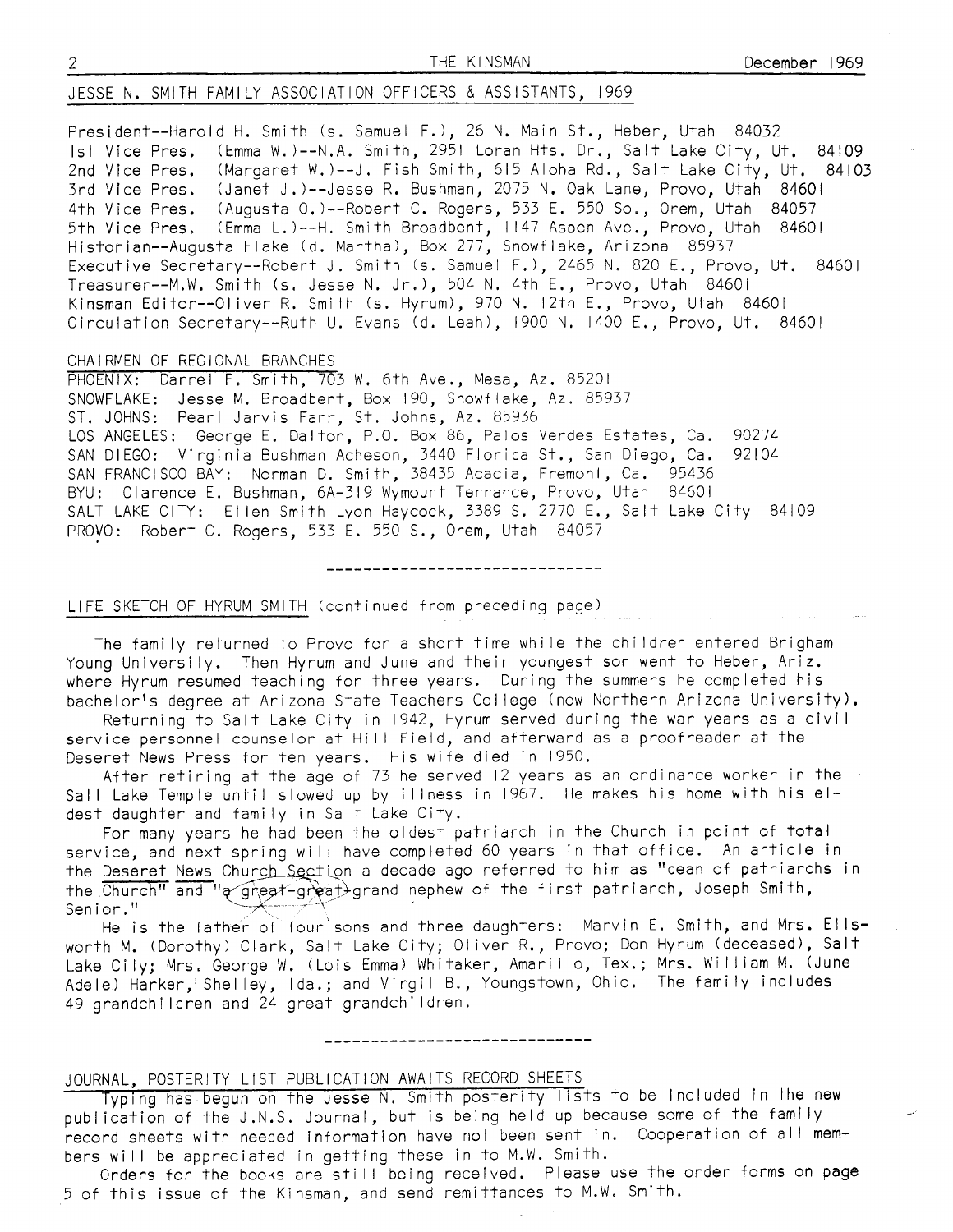

FAMILY OFFICERS REELECTED--Pictured af their October meeting in Provo are the <sup>1969</sup> officers of the Jesse N. Smith Fami ly Assn. who were reelected this month to serve during 1970. Left to right are: front row, Auqusta Flake, Harold H. Smith, J. Fish Smith; second row, Jess R- Bushman, Robert J. Smith, H. Smith Broadbent, Robert C. Rogers; third row, Nathaniel Aikens Smith, M.W. Smith,0liver R. Smith.

## I969 ANNUAL MEETING HELD IN MESA

Approximately 200 persons attended what is reported as a highly successful meeting of the Jesse N. Smith Family Assn. in Mesa, Ariz. on Dec. 6, along with the traditional gathering of the Phoenix area branch of the fami ly under direction of Darrel F. Smith, chairman. It was noteworthy for the attendance of all the living sons and daughters of Jesse N. Smith with the exception of Hyrum Smith of Salt Lake City. These were Esther Shumway, Leah Udall, Natalia Farr, Lorana Broadbent, Myrtle Blocker, and M. Foss C. Smith.

Margaret Shumway Sevey (d. Lucy) presented the report of the nominations committee that the present group of officers be reelected for another year, and it was adopted. Particular p,raise was given for the service of Harold H. Smith; president, who had travelled 6,100 miles during 1969 to visit every branch of the family. Recognition was given aiso for the extensive service of M. W. Smith, who for two years has served as treasurer and circulation director for the Kinsman, and who also is compiling the up-dated family record sheets being submitted for the J.N.S. posterity list and Journal republ ication.

preceding the annual meeting 92 teenaged cousins enjoyed a hayride and chuckwagon supper arranged Nov. 22 by Waldo DeWitt on North Alma School Road. At the annual meeting in N46sa they also participated in recreational activities and an entertainment program. A successful pot-luck dinner preceded the business session.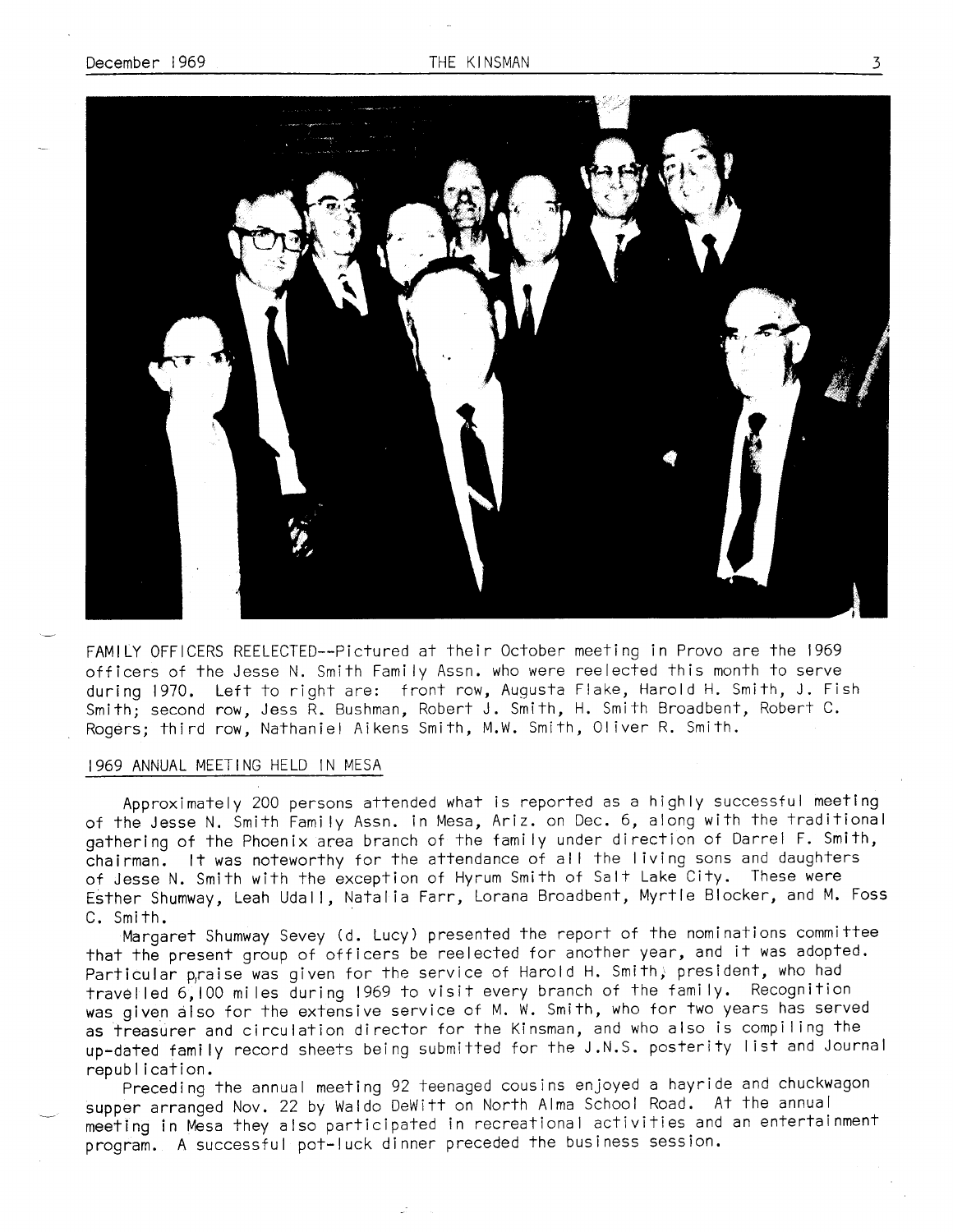# FAMILY SOCIOLOGICAL STUDY PLANNED

At the 12th monthly meeting of the J.N.S. Family Assn. officers held at Provo Dec. II President Harold H. Smith reported that a comprehensive study of the family will be undertaken next year as a doctoral dissertation project at Brigham Young Universify. With material assistance from the family association and under guidance of the graduate faculty in sociology at the universify, the scholarly study will be prepared by E. Craig Bramwell, grandson of Ernest Bramwell who taught school in Snowflake a number of years ago.

M.W. Smith reported the payment of \$40 for upkeep and grounds care of the Smith Memorial Home in Parowan during 1969. tt has now been placed in safe condition for the winter. Visitors may obtain the key from either John H. Pendleton or the Phillips 66 station on Main Street.

A recommendation was received that a new branch of the family association be organized in the "Four Corners" region to serve fami ly members in northwest New Mexico and adjacent areas of Utah, Colorado and Arizona. Foss and Cleona Smith live at <sup>512</sup> N. Wall Ave. in Farmington, N.M. 87401 and know many of those in the region.

# NEWS OF JESSE N. SMITH FAMILY MEMBERS AROUND THE COUNTRY

ARIZONA--Dr. H. Smifh Broadbent, professor of chemistry at Brigham Young University and 5th vice president of the J.N.S. Family, presented briefings last month on BYU research projects in chemistry to scientists at the following campuses: University of Arizona, Arizona State University, Northern Arizona University, Eastern Arizona College, and Phoenix Col lege.

PR0V0, UTAH--At the 1969 Homecoming celebration at BYU a great-granddaughter of Jesse N. Smith was one of the former campus queens honored by students and alumni. She was Linda Smith Ollivier of Denver (d. Marvin E., Hyrum), Homecoming Queen in 1963.

GARDENA, CALiF.--The Daniel Stages (June S., Si las D.) are making Cub Scout activities hum in their ward. Dan is Pack Cubmaster, his wife is a Den Mother, and son Matt is a Cub along with a new foster son, James Taucheene from Tuba City, Ariz,

QUANTICO, VA.--Robert Luke (William S., Emma S., Silas D.) has reported for the U.S. Marine Corps officer training course at the center here.

FLORA VISTA, N.M.--Jeanette Millett (Gladys L., Margaret S. Larson, Joseph W.) and her new husband, Pvt. Wm. Claude Dunaway, have gone overseas in a mi litary assignment. New address: 97th Gen. Hospital Box 4, A.P.O. New York, N.Y. 90757.

### THANKS FOR YOUR LETTERS, FOLKS! KEEP 'EM COMING!

PHOENIX--Thanks for you and my dear cousin Ruth U. Evans for sending the Kinsman to us. I do think you are doing a great and necessary job. Please reserve for me five Journals and five additional posterity lists, \$67.50. Apply the rest of the \$100 enclosed to my membership for the coming year and the rest for the Parowan home or other projects. Love you all.--Priscilla Richins (d. Priscilla)

SAN CARLOS, ARIZ.--I report the visit of a troupe of lively BYU students in our community Nov. 28--not all Jesse N. Smith family members, but the family was well represented among thgse eleven performers! Our disappointment was certainly not in the "International Express" performance. It was in our own failure to stir this Apache population to come out. Of foremost value in the BYU performance was one part by Vickie Washburn from Apache, Okla., one of the 600 Lamanite students at BYU.--Joseph M. Flake, Box 235,85550. (Ed. Note: The cast included Lina Flake, youngest daughter of J.M., and Lynette Andersen, daughter of H. Verlan and Shirley Hoyt Andersen, formerly of Phoen  $i \times i$  and Snowflake.)

PLEASANT GROVE, UTAH--Your fine efforfs are very commendable and your heart and soul are devoted to helping the whole family. I hope we can get many branches going with activity, so that our kindred can become acquainted and love each other. --Don Mack Dalton, 1395 N. Ist E., 84062 (J.N.S. Family Assn. President, 1967 and 1968)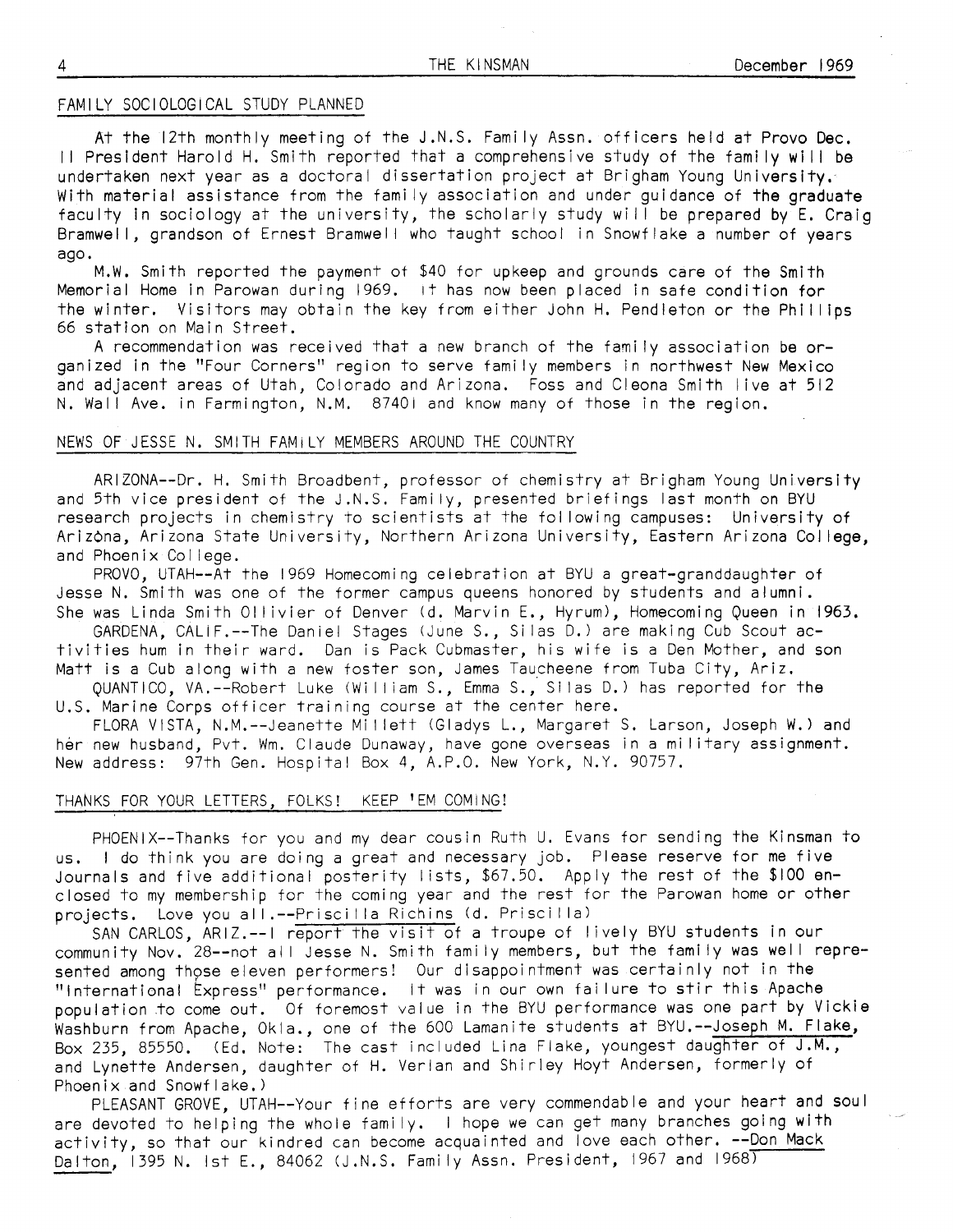| December 1969                                                                                                                     | THE KINSMAN<br>5                                                                                                                                                                                                                                                                                                                                                                                                                                                                                                                                                                                                                                                                                                          |
|-----------------------------------------------------------------------------------------------------------------------------------|---------------------------------------------------------------------------------------------------------------------------------------------------------------------------------------------------------------------------------------------------------------------------------------------------------------------------------------------------------------------------------------------------------------------------------------------------------------------------------------------------------------------------------------------------------------------------------------------------------------------------------------------------------------------------------------------------------------------------|
| NOW IS THE TIME FOR ALL GOOD J.N.S. KIN TO RENEW THEIR MEMBERSHIPS                                                                |                                                                                                                                                                                                                                                                                                                                                                                                                                                                                                                                                                                                                                                                                                                           |
| dren.<br>blanks below or in the November issue.                                                                                   | All memberships in the Jesse N. Smith Family Association expire at the end of the<br>calendar year, so everyone is invited to start off 1970 by sending in a renewal--<br>unless this has been done already. Your promptness at this time will save much labor<br>for our family treasurer and the circulation assistants for The Kinsman, which is sent<br>out each month. We express a warm thanks to those who have already sent in the \$5 fee<br>for 1970, and commend the parents who have sent in memberships for their married chil-<br>As announced last month in The Kinsman, we'll be happy to send a gift card to each<br>recipient of a gift membership, if you'll please let us know. You may use the order |
| JESSE N. SMITH FAMILY ASSN. PERSONAL ENROLLMENT FORM<br>(Please disregard if you have already enroiled for 1970)                  |                                                                                                                                                                                                                                                                                                                                                                                                                                                                                                                                                                                                                                                                                                                           |
| Family Assn. and send the Kinsman each month during 1969.                                                                         | M.W. Smith, Treasurer: Enclosed is \$5 for which please enroll me in the J.N.S.                                                                                                                                                                                                                                                                                                                                                                                                                                                                                                                                                                                                                                           |
| Name                                                                                                                              |                                                                                                                                                                                                                                                                                                                                                                                                                                                                                                                                                                                                                                                                                                                           |
|                                                                                                                                   | Address J.N.S. son/dau. from whom descended:                                                                                                                                                                                                                                                                                                                                                                                                                                                                                                                                                                                                                                                                              |
|                                                                                                                                   | Donor, if any the control of the control of the control of the control of the control of the control of the co                                                                                                                                                                                                                                                                                                                                                                                                                                                                                                                                                                                                            |
| NEWLY-WEDS' ENROLLMENT FORM (For those married since I July 1969)<br>Name<br><u> 1980 - Jan Barnett, fransk politik (d. 1980)</u> | M.W. Smith: Please enter a complimentary membership in the JNS Family Assn. for:<br>Spouse                                                                                                                                                                                                                                                                                                                                                                                                                                                                                                                                                                                                                                |
| Parent                                                                                                                            | Grandparent                                                                                                                                                                                                                                                                                                                                                                                                                                                                                                                                                                                                                                                                                                               |
|                                                                                                                                   | Where married Date Date Date Date Date                                                                                                                                                                                                                                                                                                                                                                                                                                                                                                                                                                                                                                                                                    |
|                                                                                                                                   | Mailing address and the communication of the communication of the communication of the communication of the communication of the communication of the communication of the communication of the communication of the communica                                                                                                                                                                                                                                                                                                                                                                                                                                                                                            |
|                                                                                                                                   | $\frac{1}{2}$ ip                                                                                                                                                                                                                                                                                                                                                                                                                                                                                                                                                                                                                                                                                                          |
| NOTE: Please attach Family Group Sheet for this couple.                                                                           |                                                                                                                                                                                                                                                                                                                                                                                                                                                                                                                                                                                                                                                                                                                           |
|                                                                                                                                   | J.N.S. JOURNAL ORDER FORM To: M.W. Smith, 504 N. 4th E., Provo, Ut. 8460<br>I enclose the sum of \$_____ for _____ copies of the new clothbound edition of the <u>Journal</u><br>of Jesse N. Smith, including pedigree chart and updated posterity list. (Price \$10<br>each; \$10.50 postpaid; for delivery upon completion of printing & binding.)                                                                                                                                                                                                                                                                                                                                                                      |
|                                                                                                                                   | I enclose the sum of \$_____ for _____ copies of the paperbound edition of the updated<br>Posterity of Jesse N. Smith, approx. 50 pages. (Price \$2.75; \$3.00 postpaid.)                                                                                                                                                                                                                                                                                                                                                                                                                                                                                                                                                 |
| Total amount enclosed: \$                                                                                                         | (Payable to J.N. Smith Family Assn.)                                                                                                                                                                                                                                                                                                                                                                                                                                                                                                                                                                                                                                                                                      |
| Name, Address, Zip (please print)                                                                                                 |                                                                                                                                                                                                                                                                                                                                                                                                                                                                                                                                                                                                                                                                                                                           |

 $\overline{\phantom{0}}$ 

 $\overline{\phantom{a}}$ 

 $\sim 10^{-1}$  $\sim$   $\sim$